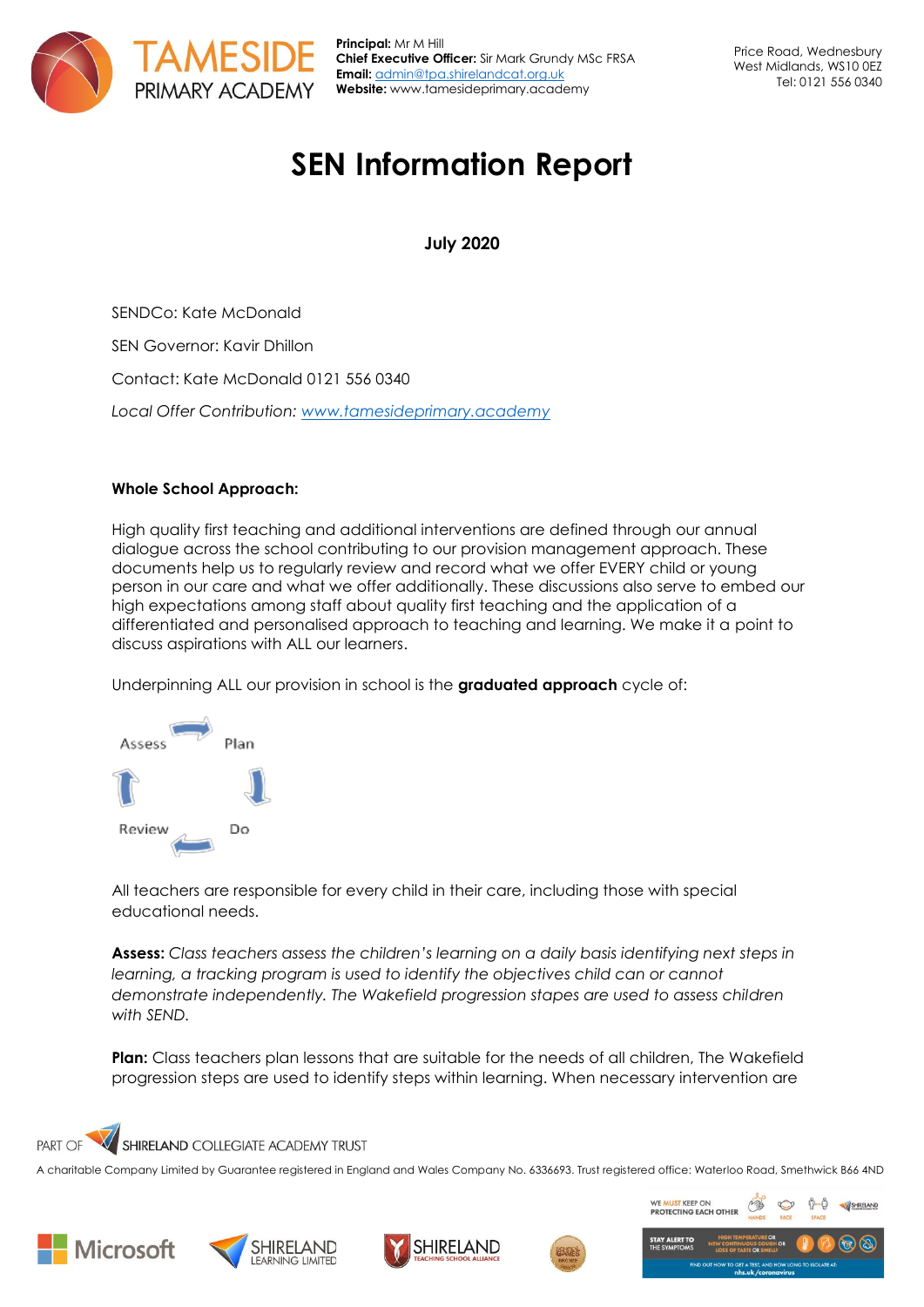

planned and carried out by class teachers and support staff with the guidance of the SENDCo.

**Do:** quality first teach is demonstrated on a daily basis to enable all children to make progress. Learning surgeries are used on a daily basis to ensure no children fall behind in their learning. The curriculum is personalised and interventions are carried out when necessary.

**Review:** Pupil progress meetings are carried out on a termly basis and the progress of all children is discussed. Having consulted with children, young people and their parents, all our additional provision (internal or external) is based on an agreed outcomes approach.

#### **SEN Needs:**

Children and young people's SEN are generally thought of in the following four broad areas of need and support:

1. Communication and interaction

At Tameside Primary Academy, we offer the following provision to support the children with communication and interactions needs:

- Daily speech and language from trained Speech and Language LSPs and HLTA to deliver targets
- Talk Boost
- Shape Coding
- Nurture
- Communication in print
- Wellcomm interventions.

2. Cognition and learning

At Tameside Primary Academy, we offer the following provision to support the children with cognition and learning needs:

- Quality wave one teaching
- Precision teaching
- Phonics support
- Sound discovery
- Rapid Read
- Alphabet Arc
- 3. Social, emotional and mental health

At Tameside Primary Academy, we offer the following provision to support the children with social, emotional and mental needs:

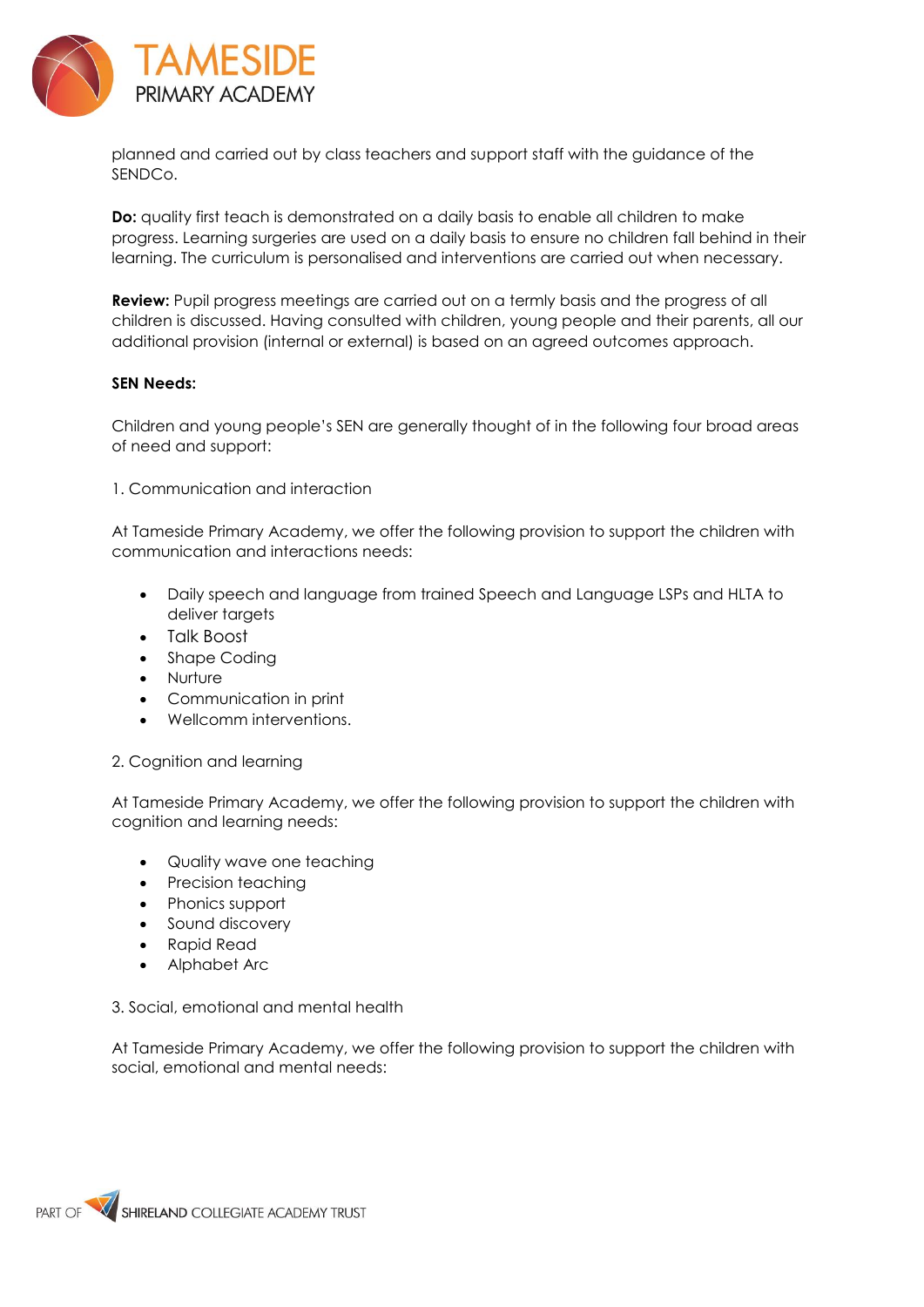

- Nurture
- Values
- Forest mentoring
- Creative Therapy
- Lego Therapy

#### 4. Sensory and/or physical needs

At Tameside Primary Academy, we offer the following provision to support the children with sensory and physical needs:

- Sensory support from OT guidance
- Dance club
- Physical support from physiotherapist
- After school clubs

(**Reference:** SEN Policy [https://tamesideprimary.academy/the-academy/school](https://tamesideprimary.academy/the-academy/school-policies/)[policies/](https://tamesideprimary.academy/the-academy/school-policies/)

As of July 2020, we have 87 children or young people receiving some form of SEN Support. We have internal processes for monitoring quality of provision and assessment of need*.* These include:

- Learning walks, lesson observations and book looks
- Improvements in reading / spelling ages / SENT/SENT+ (Sandwell Early Numeracy Test)
- Performance in published data such as SATs, phonics screening and Early learning goals
- Information provided at annual/termly reviews
- Half-termly IEP reviews
- Progress measured by entry and exit data provided at pupil progress meetings

#### **SEN Provision**

*Our approach to identification and assessment of special educational needs is set out in our SEN Policy (Trust policies- primary) We have set out below summary information on the school's approach to SEN which covers the following areas:* 

- Teaching pupils with SEND
- Adapting the curriculum and learning environment for pupils with SEN
- How additional support, equipment and facilities are made available for pupils with SEN
- Assessing and reviewing the progress of pupils with SEND
- Promoting inclusion between all pupils regardless of whether they have SEND
- Supporting the social, emotional and mental development of SEND pupils (including
- additional pastoral support arrangements)
- Evaluating the effectiveness of our SEND provision

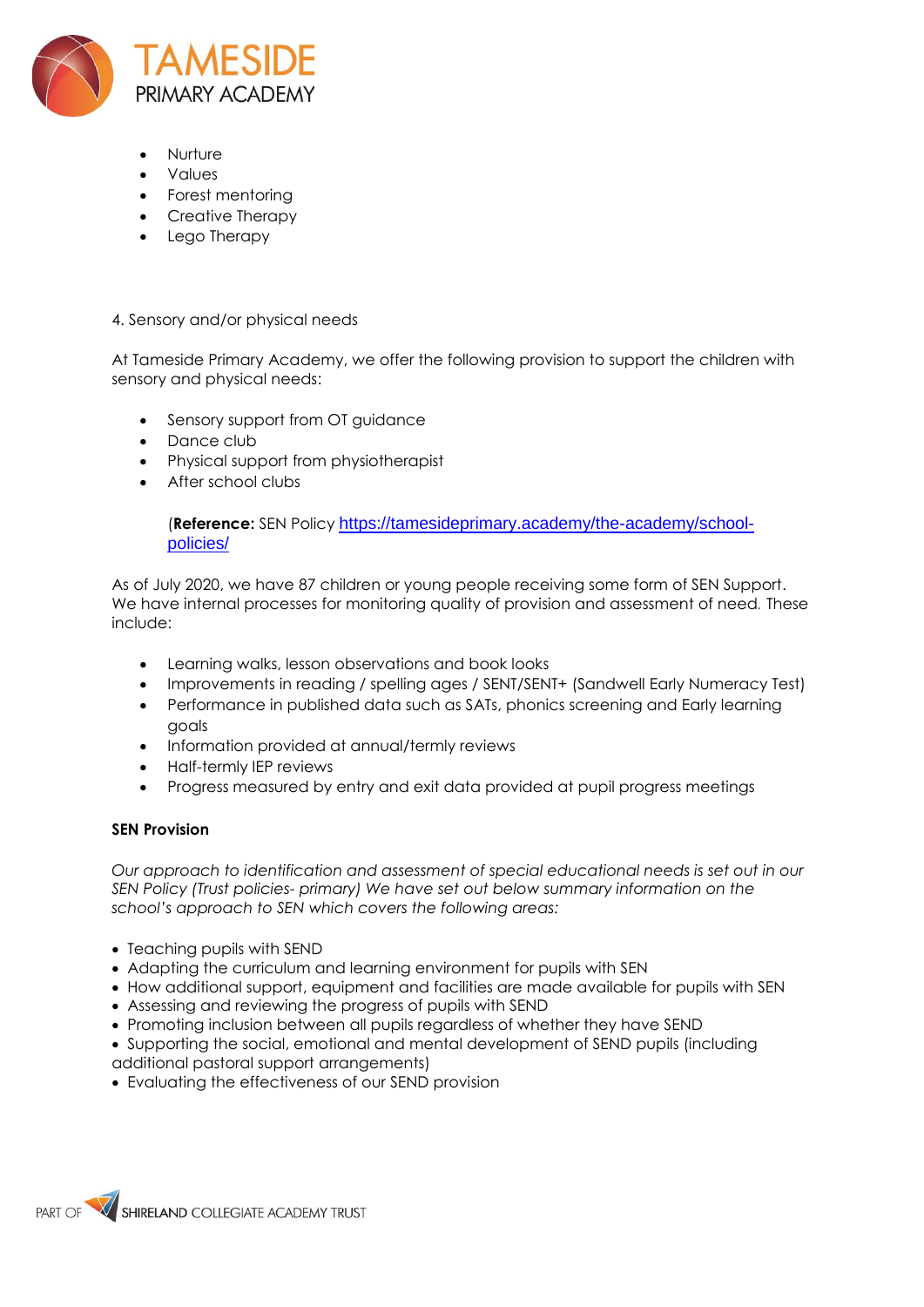

*Where the school needs additional support or expertise to meet the needs of a pupil with SEND, it may be necessary to call upon support from external agencies (e.g. Educational Psychologists, Speech & Language Therapists, other Local Authority services, Occupational Therapists etc). Our approach in such situations is [set out approach and need to involve parents in decision making].* 

#### **Consulting with children, young people and their parents**

Involving parents and learners in the dialogue is central to our approach and we do this through:

| Action/Event              | Who's involved                       | Frequency   |
|---------------------------|--------------------------------------|-------------|
| Half termly provision map | Class teachers, SENDCo               | Half termly |
| targets                   |                                      |             |
| Parents evening           | Class teachers, parents and<br>child | Termly      |
| Annual reports            | Class teachers and parents           | Yearly      |

There are external support services available for parents of children with SEN. The contact details for these services are set out below:

SENDIAS: 0121 552 0047 Inclusion Support: 0121 569 2777 Speech and Language Therapies etc: 0121 612 2010

# **Staff contacts and development**

The SEN provision within our school is co-ordinated by the SENDCo. Our SENDCo is Kate McDonald who can be contacted at the school by phone 0121 556 0340. The designated safeguarding lead is Lorna McGregor and the Deputy Safeguarding Lead is Mitchell Hill who can be contacted on 0121 556 0340.

We are committed to developing the ongoing expertise of our staff. We have current expertise in our school:

| Initials of staff                      | Area of Expertise     |
|----------------------------------------|-----------------------|
| KM, LM, JM, MH, SH, SH, SC, TG, CB, AB | Level 2 Mental Health |
| JM                                     | Speech and Language   |

This year, we have put in additional training into ensuring all children can access the curriculum, using Wakefield progression steps and Sandwell Skills Ladder.

#### **Deployment of Resources**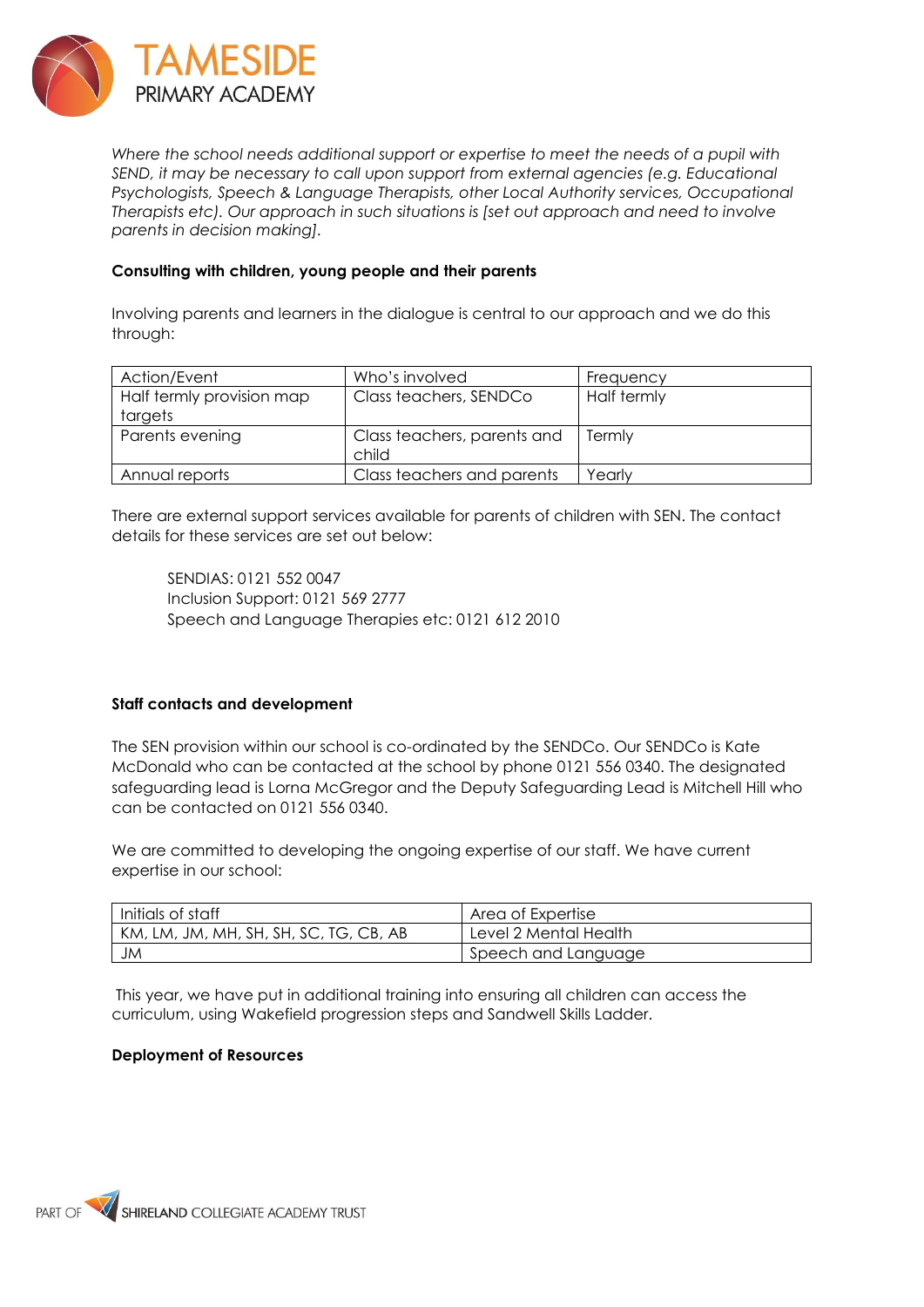

Considerable thought, planning and preparation goes into utilising our support staff to ensure children achieve the best outcomes, gain independence and are prepared for adulthood from the earliest possible age.

Support staff have been deployed on a needs basis supporting children with specific needs and delivered intervention when necessary.

Children with SEN or disabilities may, from time to time, require access to different equipment or facilities. We will aim to support these needs following an evidence based approach utilising internal and external resources.

#### **School Partnerships and Transitions**

The School works with a number of external partners including: [set out brief details including as a minimum health contacts, social care contacts, LA support services and voluntary organisations]. Extending our school approach, we commission using an outcomes-based approach. This enables us to hold our partners and ourselves to account.

We believe this has benefited our children/young people and their families in the following ways:

The School works closely with the local authority which retains a strategic role across its area to support SEN provision. Details of that support are set out in the Local Authority's Local Offer which can be found at:

http://www.sandwell.gov.uk/info/200295/schools\_and\_learning/3697/what\_is\_the\_local\_offer

Our academic assessment for children and young people with special educational needs is moderated through our cluster of schools and neighbouring partners.

This year, we worked with our feeder partners to welcome **1** child with special educational needs or disabilities and we supported **10** number of children and young people transition to the next phase in education or employment.

#### *Our approach involved:*

We supported parents to gain a place at a feeder school which would best suit their child. We closely monitor children and young people's destination data. We liaised with feeder school and had a meeting about each child. We arranged additional transition days for those children who required them.

#### **Complaints**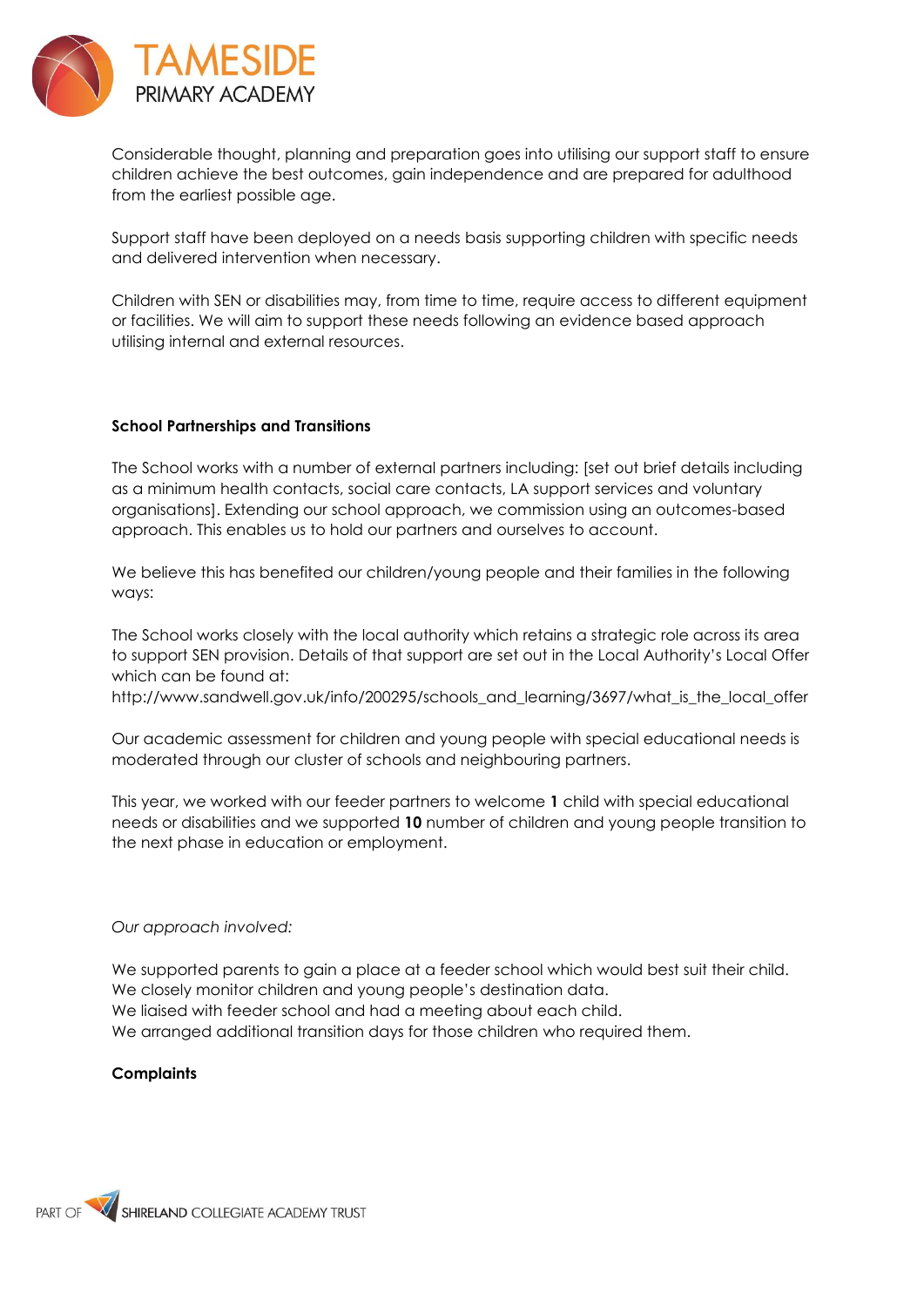

Our complaints procedure is https://www.tamesideprimary.academy/the-academy/schoolpolicies/. Please note that appeals and complaints about decisions taken by the local authority should be made to that body. The school's complaints procedure cannot be accessed to resolve such complaints.

*This year we have 0 number of complaints.* 

## **Challenges this year**

Reading fluency, we plan to improve this during this year by ensuring interventions are available, children have access texts high quality texts and children are heard read at home and at school.

### **Further development**

Our strategic plans for developing and enhancing SEN provision in our school next year include assessment software to track and analyse the progress of children with SEN

### **Relevant school policies underpinning this SEN Information Report include:**

- Teaching and learning
- Assessment
- **Equality**

# **Covid-19:**

During the Covid-19 pandemic, the legislation around provision for children with Education Health and Care plans has been temporarily changed meaning that current provision is likely to be different to that listed on the plan. Working with the Local Authority, Tameside Primary Academy continues to use 'reasonable endeavours' to meet the needs of our most vulnerable children, including those with EHC plans.

In accordance with latest guidance, brief risk assessments have been completed by the school SENDCo for all children with EHCPs (including those currently undergoing statutory assessment). Consideration is given as to whether or not a child's needs can continue to be met at home each week during a welfare visit by a member of send team. The vast majority of children with EHCPs are being well supported at home and provision is co-produced between home and school to include a variety of strategies to meet the individual needs, including:

- Signposting to free educational resources
- Regular updates on Class Dojos and social media (Facebook)
- Personailsed resources to meet the learning needs shared electronically and in person by a member of the send team